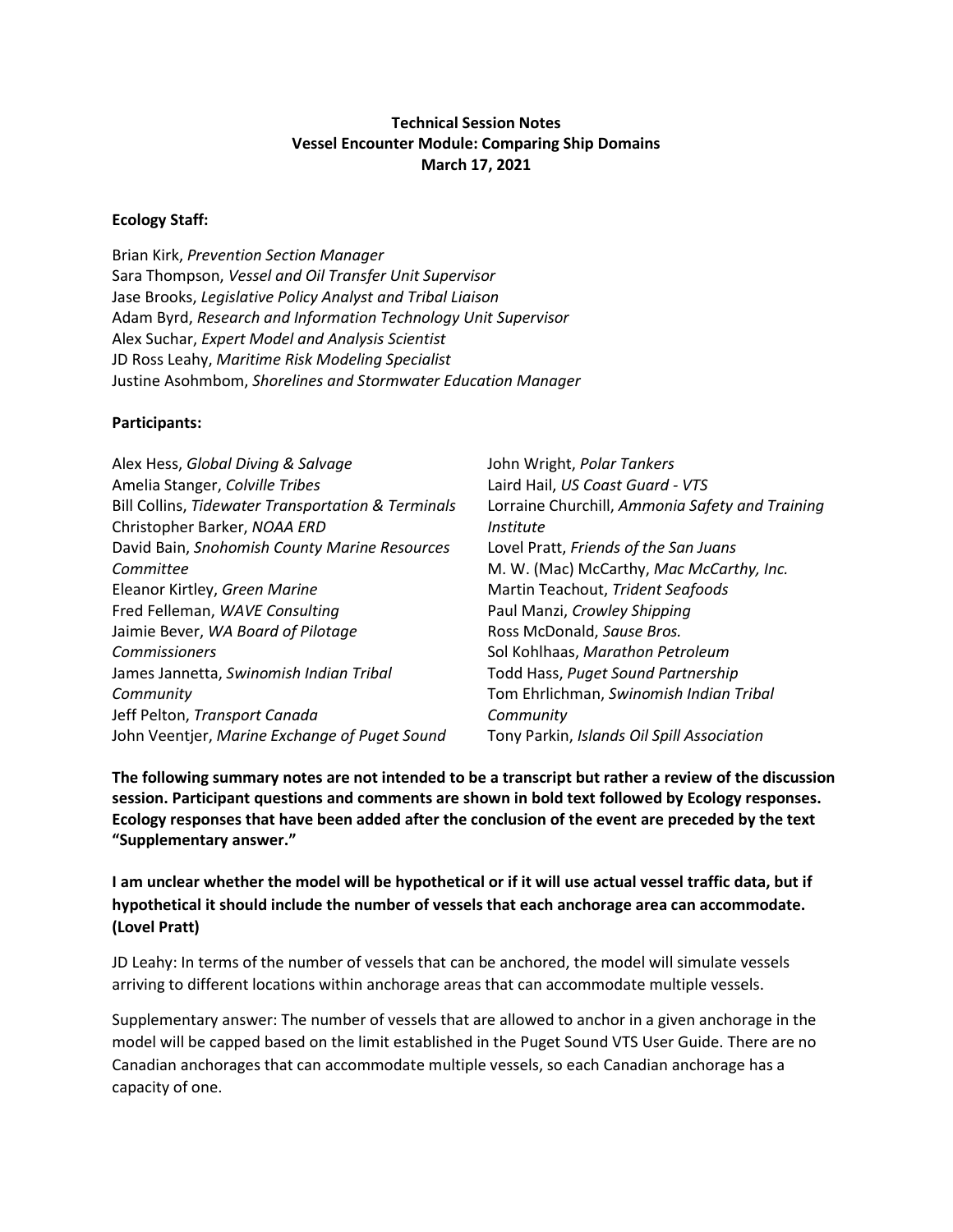### **I am curious about the ATB in slide 7 as it is shown anchored in an anchorage that is not ATB-specific. (Lovel Pratt)**

JD Leahy: ATBS were used in slide 7 because that happened to be the AIS snapshot in time that was chosen for this example.

#### **I am curious about potential for vessels at anchor to drag anchor in adverse weather.** (Lovel Pratt)

Supplementary answer: We plan to model the potential for vessels to drag while at anchor, and the subsequent risk of oil spill that may result.

**I have concerns around how ship domains are characterized for vessels at anchor. It would make more sense to include the entire area for the vessel swing. It is important to address the complexities of the anchorage areas and recognize that vessels don't stay in a single place indefinitely**. **(Lovel Pratt)**

JD Leahy: You are correct that in your understanding, that as currently laid out, these modeled ship domains for anchored vessels do not move – our rationale in keeping them stationary is that we will be running a large number of scenarios and in each scenario it will be occupying a unique position.

In terms of including the entire area of the vessel swing, these ship domains, even when stationary, are fairly good at representing the total area occupied by the vessel and the anchor gear at a moment in time.

Alex Suchar: We could model the entire swing of the vessel but it may not increase precision or bring anything new to the analysis. Inclusion of the vessel swing might introduce more uncertainty to the modeling results.

Supplementary answer: We remain open to adjusting our approach to how ships are modeled while at anchor, including the consideration of different ways to represent their movements while anchored.

**Thank you for the work and contemplation on this model. Swinomish participation has tended to emphasize importance of getting it right on the risk analysis for Anacortes to Cherry Point including Vendovi anchorages. These are not federally designated anchorages but the HSC has a suggested vessel cap. This anchorage will be used more intensely during the most adverse conditions. Ships will want to anchor at safe harbor when there are strong winds etc. Are you doing hypothetical scenarios for the modeling? Suggest modeling anchorage areas both ways. This is one of the most critical locations in the entire study area. Friendly critique is that this webinar format is not conducive to getting it right – we are waiting for a better way to have these discussions. Recommend forming a subcommittee to discuss anchorage risks in this area – talk about range of decision options. Don't find it convincing that the ship domain accurately represents risk at anchor. Not discussed here today is the tribal fishing in this area. (Tom Ehrlichman)**

JD Leahy: We will look for alternative ways to have in depth conversations about these topics.

Supplementary answer: We will hold a technical discussion dedicated to the treatment of anchorages in the model.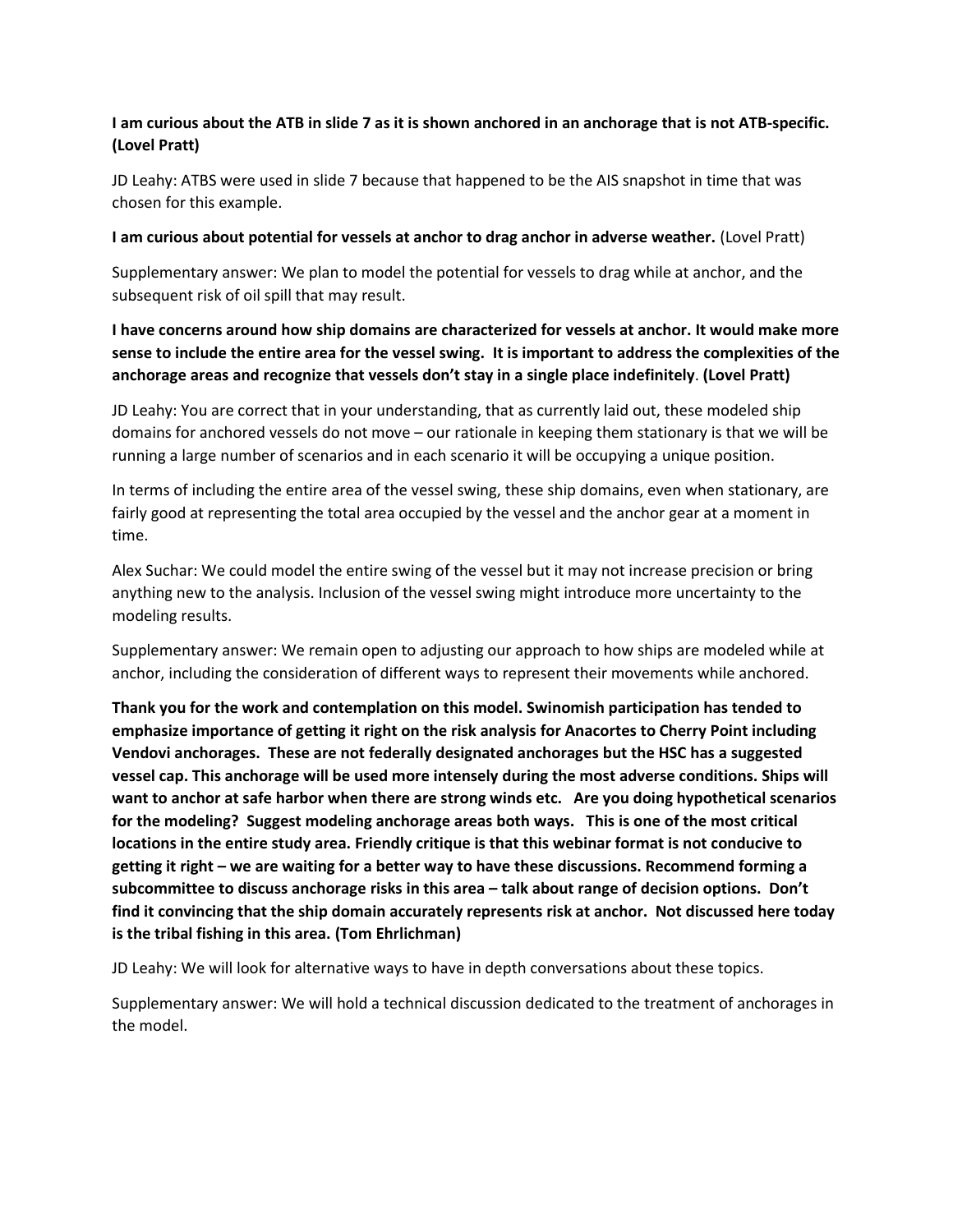# **The supplemental materials mention speeds of 8 to 22 knots. If there was a meeting situation how much weight would speed have? (Fred Felleman)**

JD Leahy: The 8-22 knots are listed because those are the min and max speeds on slide 3-4 in the example. The influence, or weight of the ship's speed on the size of the domain is determined by the formulas for ship domain size that we are using.<sup> $\mathbf{i}$ </sup>

# **In terms of encounter probabilities how do we determine inertia if a vessel losses power. If we are looking at a disabled ship how would inertia be accounted for? (Fred Felleman)**

JD Leahy: We haven't start that work yet but we will be looking at that as part of the drift model, which we will discuss when we get to the Vessel Accident Module.

### **How is the width of the ship domain determined? (Ross McDonald)**

Alex Suchar: The ship domains are calculated by using the referenced equations (see endnote). The width and length of the shape domain are calculated based on those formulas. The formulas integrate both vessel characteristics and vessel movement information as part of the calculation. As a result, ship domains include dynamic vessel movement components, which is one advantage to this approach.

### **Does encounter mean an encounter between two ships? (Ross McDonald)**

JD Leahy: We count an encounter when two ship domains overlap. This allows us to eliminate all of the moments in the simulation where there is just one ship present and therefore there cannot be a collision there. Areas where ships are closer together will likely have more encounters counted.

### **So an encounter is not a collision? But enough encounters could be a collision? (Ross McDonald)**

JD Leahy: Yes – an encounter is not a collision. Encounters take place daily on the waterway. We are not saying that a certain amount of encounters makes an accident. We are just saying that these are locations in the system that theoretically represent the possibility of a collision.

### **Will the size of the domain get larger in offshore area or when there are long gaps between AIS signals? (Jeff Pelton)**

JD Leahy: No. The size of the domain only changes for a particular vessel based on the speed of the vessel. The domain does not change size for other factors, like for instance a wider waterway.

### **Are encounters mapping out what happened based on AIS data or are you creating hypotheticals? (Tom Ehrlichman)**

JD Leahy: The information in the slides we are looking at today is pulled directly from real, historical AIS messages.

Alex Suchar: As far as the modeling is concerned, we are using AIS data to understand vessel routes and vessel anchor patterns. And we are using that historical AIS data to inform the simulations. When it comes to the risk modeling we will use model simulations based on scenarios we are interested in.

# **So you will use tracks where vessels actually traveled versus just modeling vessels as following the shipping lanes? (Tom Ehrlichman)**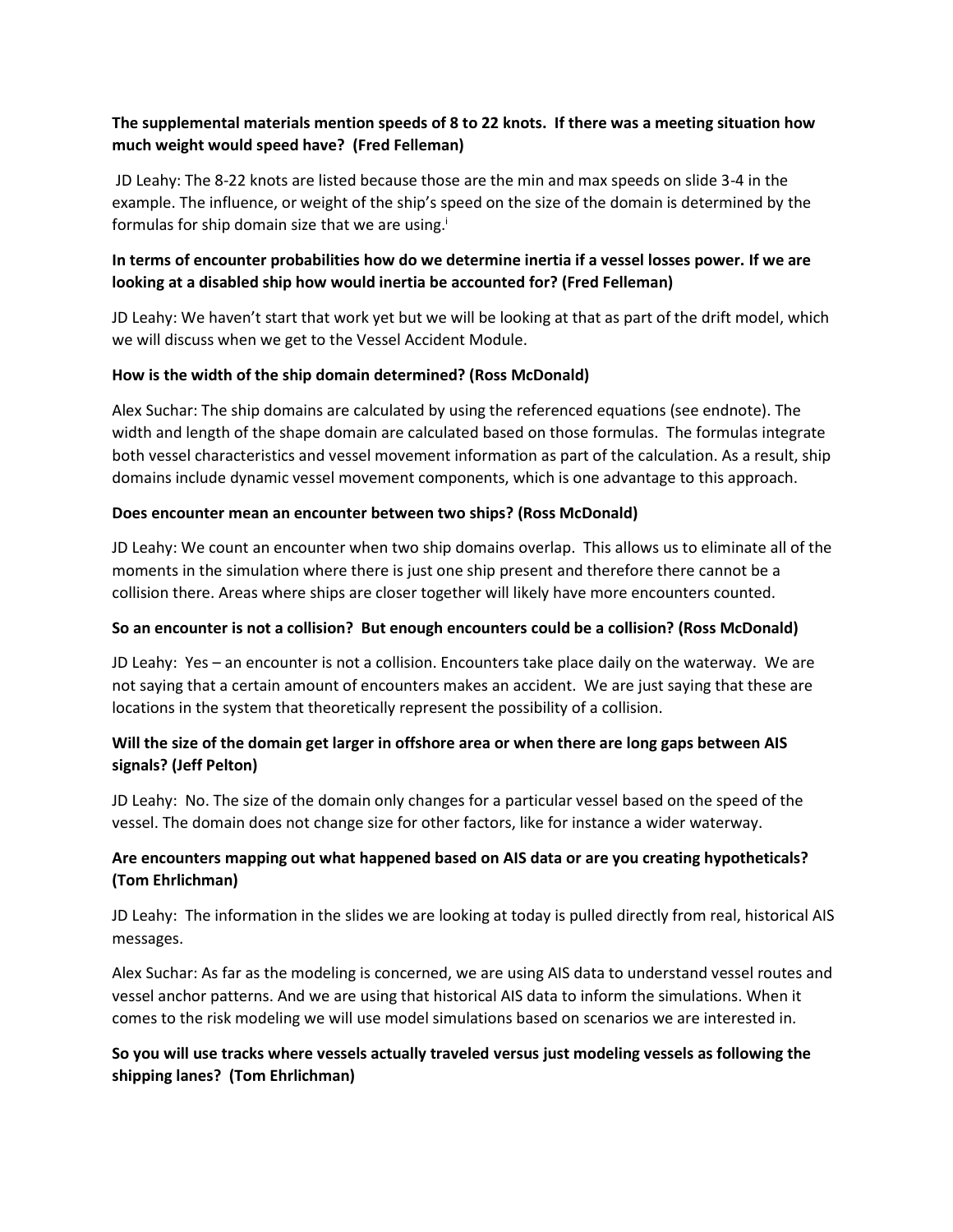Alex Suchar: Yes, each track will have a unique journey instead of just following the traffic lanes.

### **What does it mean to distribute accidents to geographic areas? (Tom Ehrlichman)**

JD Leahy: Some of how we handle accident rates is a work in progress. If you have an estimate of how many accidents might take place in a given timeframe, you need to then decide where the accidents will likely take place. The encounter model helps decide the geographic distribution of the accidents.

Alex Suchar: The first requirement for a collision is that 2 vessels are in the same place. If there is only 1 vessel there is no collision. What the encounter module is establishing is the regions where vessels often cross paths versus the regions where vessels almost never cross paths. The encounter model tells us the areas where there is potential for a collision. We will have a very large number of simulations – no two simulations will be the same. It will be a balancing act to see how these variations show up and how they inform the risk assessment.

# **It sounds like the encounter module is a place where you could run different anchorage scenarios (conservative, worst case – swinging on anchor chain, ...). It seems like encounter module could run it both ways to show risk decision-makers a range of risks. (Tom Ehrlichman)**

JD Leahy: We are certainly interested in the idea of showing a range of risks.

# **If you are looking only at historical vessel traffic you may miss risky scenarios that could take place in the future but did not take place in the past. (Christopher Barker)**

JD Leahy: When ships in our simulation are moving they are operating on tracks that are real historical data. But as you point out, every day on the waterway is unique, and new situations that have never happened are commonplace. The way that our simulation works is that when vessels are entering the system they are selecting their destinations and routes based on historical distribution and statistical frequency from the past but they are engaging with other vessels in scenarios that are unique and new and did not occur in the past.

### **It's good that changes in shipping trends will be considered. (Christopher Barker)**

JD Leahy: Changing shipping trends are the reason why we are using route segments that allow vessels to make route selections as the move through the model. We want the model to be realistic so we have grounding it in historical data but we also don't just want to replay historical data. The use of route segments is one of the strategies we have put in place to achieve those goals.

### **I have observed that traffic is not equally distributed across a calendar week due to longshore and other logistical considerations. Has any testing been done on that hypothesis? (Fred Felleman)**

Alex Suchar: Based on what we have so far we did not see any trends within the week but we will be working with a larger dataset soon and we may see a different vessel distribution based on the day of the week with the larger dataset. The simulation will allow different scenarios such as increased traffic on certain days of the week.

### **What years of data are you using right now? (Fred Felleman)**

Alex Suchar: Currently we have AIS message for 2015 to 2019.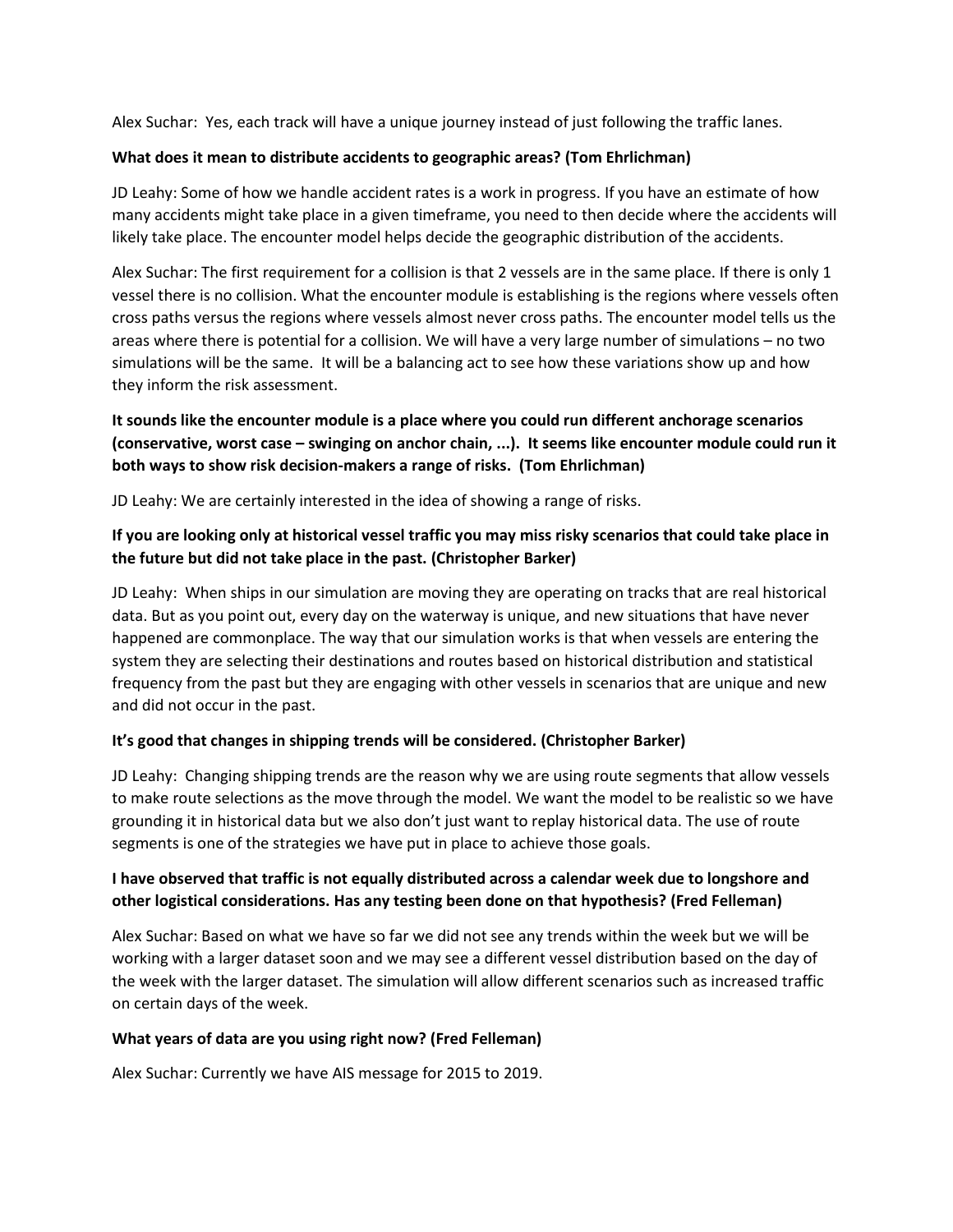JD Leahy: Alex is using that AIS messages to build the algorithms for the tools that rely on data. The important part of the work he is doing is building the algorithms. There algorithms will be applied to data (and potentially data from other date ranges) to answer questions and run scenarios. The model will not be tied to a particular baseline year.

**2020 was an unusual year – there were more vessels anchored in the Canadian Gulf islands in 2020 than in other years. 2020 may not be representative of a usual year. Seaport Alliance is not seeing a backlog of vessels sitting at anchor but Vancouver is. (Fred Felleman)**

**Both Pentagonal and Quaternion Ship Domain are great and at the end of the day I think you'll get a rate for the number of accidents per encounter (whatever ship-domain type it might be). Might be of interest that Schultz & Bourne (2019) <https://erdc-library.erdc.dren.mil/jspui/handle/11681/33343> have proposed an approach to encounters, where they take into consideration the difference between course over ground and heading of the vessel (which can be a proxy for wind/currents) to help determine the size of the ship-domain. Might help with drift down the road for you. (Jeff Pelton)**

**In terms of weather and bunkering, if you are looking at criteria for risk related to weather it is advisable to go to bunker service companies to get their criteria from their Safety Management Systems about when it is safe for them to bunker. It would be good to include this criteria in the model so that you don't model risk that doesn't exist. (Sol Kohlhaas)**

**Please consider using a different platform that might have less security issues for stakeholders. (Laird Hail)**

Supplementary answer: We appreciate this suggestion and are looking into some options. We have recently gained limited access to MS Teams, and are exploring that as an option.

### *<sup>i</sup>* **Quaternion Ship Domain (QSD) description**

 $\overline{\phantom{a}}$ 

The Quaternion Ship Domain was proposed by (Wang 2010) based, in part, by the work conducted by (Kijima and Furukawa 2003). The QSD is an ellipse with four directional radii:

$$
\begin{cases}\nR_{fore} = \left(1 + 1.34\sqrt{k_{AD}^2 + \left(\frac{k_{DT}}{2}\right)^2}\right)L \\
R_{aft} = \left(1 + 0.67\sqrt{k_{AD}^2 + \left(\frac{k_{DT}}{2}\right)^2}\right)L \\
R_{starb} = (0.2 + k_{DT})L \\
R_{port} = (0.2 + 0.75k_{DT})L\n\end{cases}
$$
\n(1)

Where: L – own ship length;  $k_{AD}$  and  $k_{DT}$  are gains of the advance  $A_D$  and the tactical diameter  $D_T$ , and they are given by:

$$
\begin{cases}\nk_{AD} = \frac{A_D}{L} = 10^{0.3591 \lg v_{own} + 0.0952} \\
k_{DT} = \frac{D_T}{L} = 10^{0.5441 \lg v_{own} - 0.0795}\n\end{cases}
$$
\n(2)

The QSD is an ellipse whose shape is characterized by equation (3), where k=2: